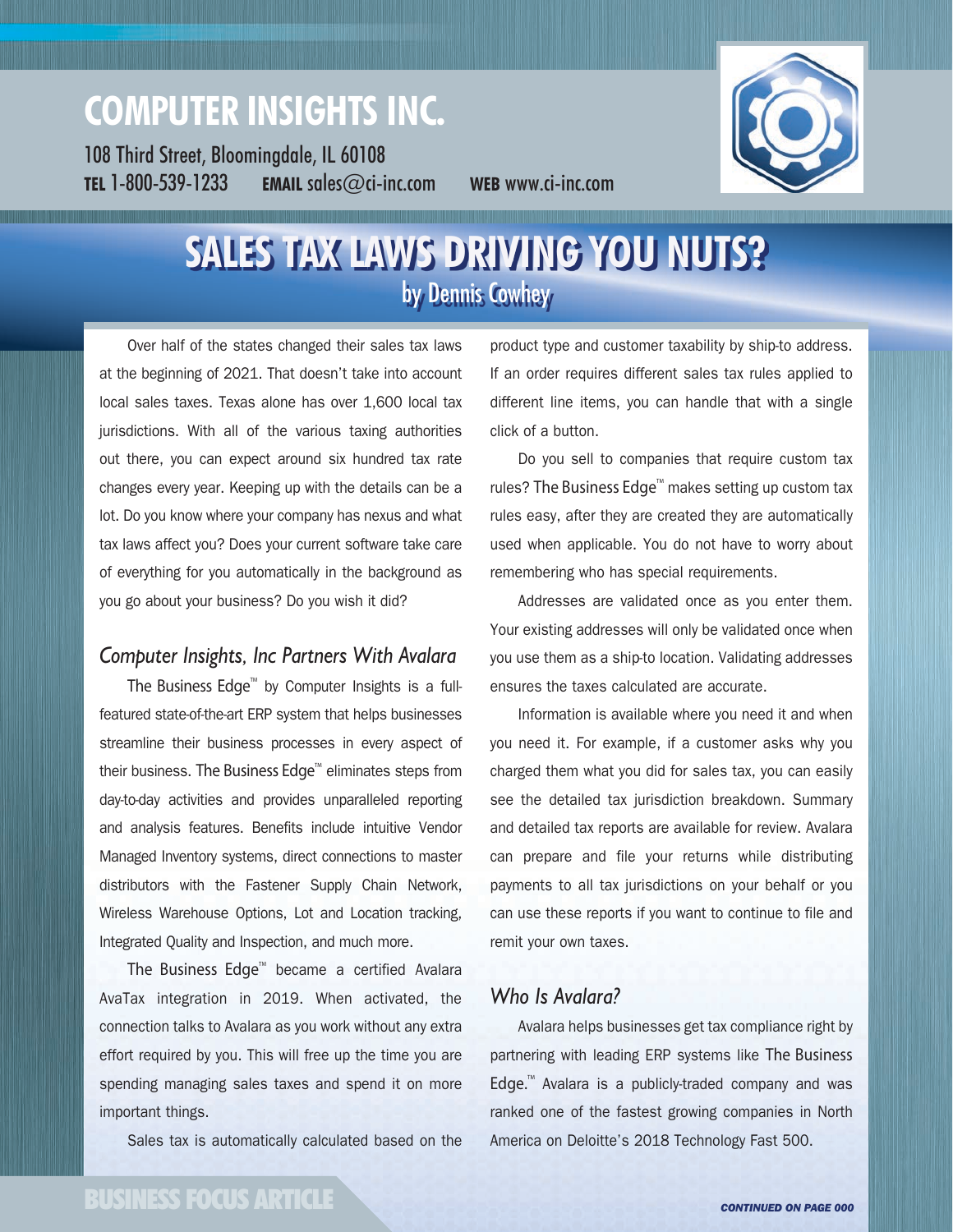**COMPUTER INSIGHTS INC. SALES TAX LAWS DRIVING YOU NUTS?** *from page 000*

| ■ Fasteners Now, LLC ★ Chicago A Dennis Cowhey |                             |                                         | <b>BELLEVILLE</b>      |                                                |                                     |                  |                      |              |
|------------------------------------------------|-----------------------------|-----------------------------------------|------------------------|------------------------------------------------|-------------------------------------|------------------|----------------------|--------------|
| Invoice Inquiry                                |                             |                                         |                        |                                                |                                     |                  |                      |              |
| <b>CUSTOMER INVOICE INQUIRY - Totals</b>       |                             |                                         |                        | <b>Avalara Sales Tax</b><br>э                  |                                     |                  |                      | $\circ$      |
| <b>Invoice Number</b>                          | 380846<br>$01 - 10 - 20$    |                                         | <b>Total Sales Tax</b> |                                                |                                     |                  |                      |              |
| <b>Invoice Date</b>                            |                             |                                         | 53.01                  |                                                |                                     |                  |                      |              |
| Customer                                       |                             | 3 1352 Big Blue Box Manufacturing, Inc. | Type                   | Jurisdiction Name                              | <b>Tax Name</b>                     | Taxable          | Rate                 | Tax Amt      |
| <b>Customer Phone</b>                          | (312) 588-2300              |                                         | <b>State</b>           | <b>TEXAS</b>                                   | <b>TX STATE TAX</b>                 | 642.20           | 0.062500             | 40.16        |
| <b>Payment Terms</b>                           |                             | 1 Net 30 Days                           | County<br>City         | ORANGE<br><b>BAYTOWN</b>                       | TX COUNTY TAX<br><b>TX CITY TAX</b> | 642.20<br>642.20 | 0.005000<br>0.012500 | 3.22<br>8.03 |
|                                                |                             |                                         | Special                | <b>BAYTOWN CRIME CONTROL</b>                   | <b>TX SPECIAL TAX</b>               | 642.20           | 0.001250             | 0.80         |
| <b>Charges</b>                                 |                             |                                         | Special                | BAYTOWN FIRE CONTROL & EMS DIST TX SPECIAL TAX |                                     | 642.20           | 0.001250             | 0.80         |
| <b>Total Line Items</b>                        |                             | 642.20                                  |                        |                                                |                                     |                  |                      |              |
| Misc. Charges                                  |                             | 0.00                                    |                        |                                                |                                     |                  |                      |              |
| <b>Freight Charges</b>                         |                             | 0.00                                    |                        |                                                |                                     |                  |                      |              |
|                                                | NON-EXEMPT TAXABLE CUSTOMER |                                         |                        |                                                |                                     |                  |                      |              |
| Avalara Entity Use                             |                             |                                         |                        |                                                |                                     |                  |                      |              |
| Avalara Freight Tax Code                       | FR000000 - Freight          |                                         |                        |                                                |                                     |                  |                      |              |
| <b>Tax Charges</b>                             |                             | 53.01                                   |                        |                                                |                                     |                  |                      |              |
| Original Balance                               |                             | 695.21                                  |                        |                                                |                                     |                  |                      |              |
| <b>Costs &amp; Profit</b>                      |                             |                                         |                        |                                                |                                     |                  |                      |              |
| <b>Total Cost</b>                              |                             | 301.05                                  |                        |                                                |                                     |                  |                      |              |
| <b>Total Profit</b>                            |                             | 341.15                                  |                        |                                                |                                     |                  |                      |              |
| <b>Profit Percentage</b>                       |                             | 53.1%                                   |                        |                                                |                                     |                  |                      |              |
|                                                |                             |                                         |                        |                                                |                                     |                  |                      |              |

#### *The Benefits of Avalara*

Avalara's cloud based features are provided as an a la carte subscription service. You can sign up for just what you need.

- ¤ *Calculate Taxes* Per line item based on geo locations, entity-use, and product classifications.
- ¤ *File & Remit Taxes* Avalara can prepare and file your returns while distributing payments to all tax jurisdictions on your behalf.
- ¤ *Manage Certificates* Taxes will automatically be omitted from exempt sales while managing exemption documents.
- ¤ *Evaluate Your Nexus* Based on your sales history, Avalara can show you where you are obligated to file taxes and they can get you registered.
- **¤** *Address Validation* The Business Edge's<sup>™</sup> event driven address validation means this can usually be added with no additional cost.

#### *What People Are Saying....*

"Projects come down to people and technology. We appreciate the collaboration between Avalara and Computer Insights, as well as our Monroe accounting and implementation teams. The entire team had a winwin-win attitude. The technical implementation is saving Monroe a ton of time processing sales tax across our different state and local jurisdictions. As more states and local jurisdictions put the onus on businesses to collect tax, these partnerships are going to be essential for industrial distributors"

#### *- Dan Hutchinson, CFO Monroe Engineering LLC.*

"Avalara integration through The Business Edge has cut time spent on sales tax and compliance by over 80%. Every aspect of the process is smoother, from Avalara specifying correct tax jurisdictions and tax rates, to remitting sales tax payments to countless jurisdictions across the country. Handling sales tax across multiple states was one of our biggest headaches. Now, thanks to Avalara and Computer Insights, it's not even a concern."

*- Scott Habetz, Owner, STS Industrial, Inc.*